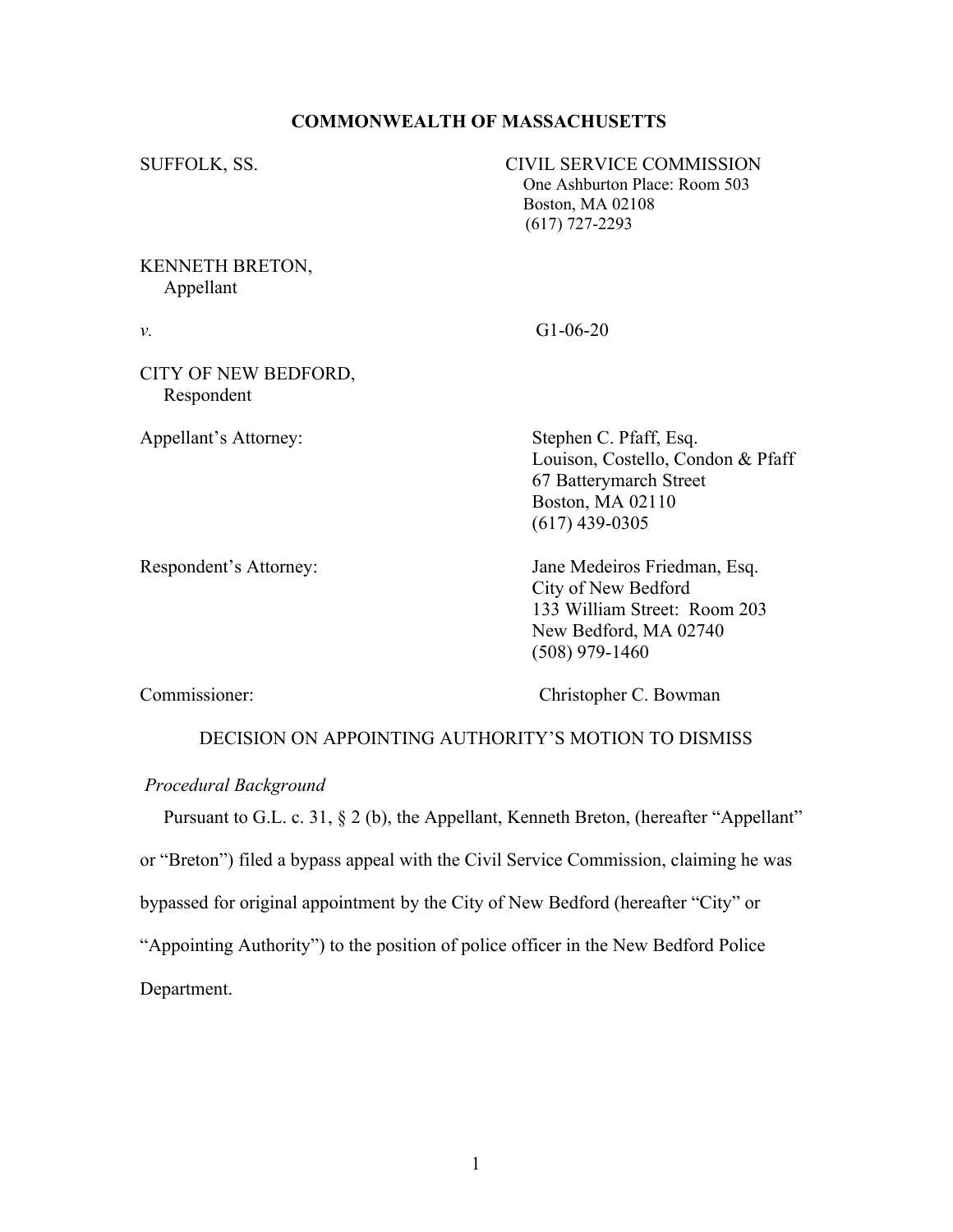A pre-hearing conference was conducted at the Commission on February 22, 2006. Subsequent to the pre-hearing, the Appointing Authority filed a Motion to Dismiss the Appellant's appeal and the Appellant filed an Answer.

#### *Factual Background*

 On October 18, 2005, the City forwarded the names of nineteen (19) candidates to be selected as police officer to the state's Human Resources Division (HRD). The candidates were selected from civil service Certification No. 250131, which was issued to the City by HRD on February 16, 2005 and March 10, 2005. The names of all candidates selected for appointment to the position of police officer by the Appointing Authority appeared on the civil service list in higher positions than the Appellant's name.

 Prior to the conclusion of the selection process, the City forwarded the reasons for not selecting individual candidates at the time it was determined that the individual applicant would not be selected by the City. The letters indicating reasons for not selecting the candidate were sent to HRD on an ongoing basis throughout the qualification process. As the City was not aware how far down the civil service list it would go in selecting candidates until the conclusion of the hiring process, it could not be determined at the time whether the non-selection constituted a bypass. Nevertheless, HRD reviewed the reasons for non-selection of each candidate and informed each candidate in writing if the reasons for non-selection were accepted by HRD.

 In regard to the Appellant, the reason for his non-selection was that he was deemed "not qualified" after a psychological screening conducted by the City.

2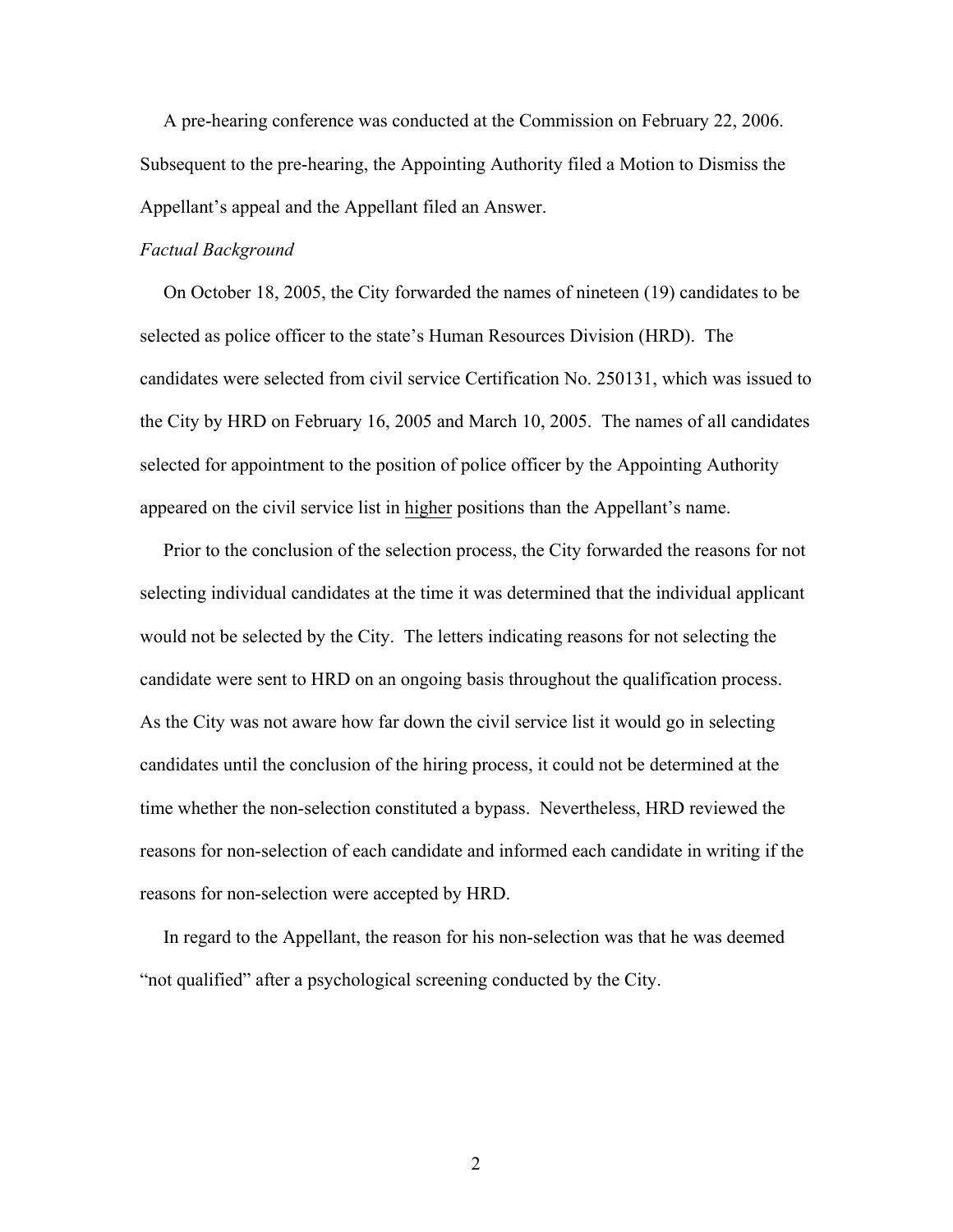#### *Appointing Authority¶s Argument in Favor of Motion to Dismiss*

 The City argues that the Commission has no jurisdiction to hear the instant bypass appeal as there was no bypass since all of the selected candidates were higher on the civil service certification issued by HRD than the Appellant.

### *Appellant¶s Argument in Opposition to Motion to Dismiss*

 The Appellant, in his Answer to the Motion to Dismiss, argues that a candidate who is bypassed due to failure of a psychological examination may appeal to the Civil Service Commission and that the Appointing Authority "unreasonably decided that the Appellant was not qualified psychologically". Further, the Appellant argues that the City initially planned to fill twenty-two (22) police officer positions, but only forwarded nineteen (19) names to HRD, of which one of the names directly preceded that of the Appellant.

 Moreover, the Appellant argues that, even if those hired by the City *were* higher on the certification list than him, he still has a basis for an appeal, as a conditional offer of employment was extended to him.

#### *Conclusion*

G.L. c. 31, § 27 states in relevant part:

³If an appointing authority makes an original or promotional appointment from a certification of any qualified person other than the qualified person whose name appears highest, and the person whose name is highest is willing to accept such appointment, the appointing authority shall immediately file with the administrator a written statement of his reasons for appointing the person whose name was not highest."

Section 2 of the state's Personnel Administration Rules (PAR.02) defines a bypass as:

³the selection of a person or persons whose name or names, by reason of score, merit preference status, court decree, decision on appeal from a court or administrative agency, or legislative mandate appear <u>lower</u> on a certification than a person or persons who are not appointed and whose names appear higher on said certification.